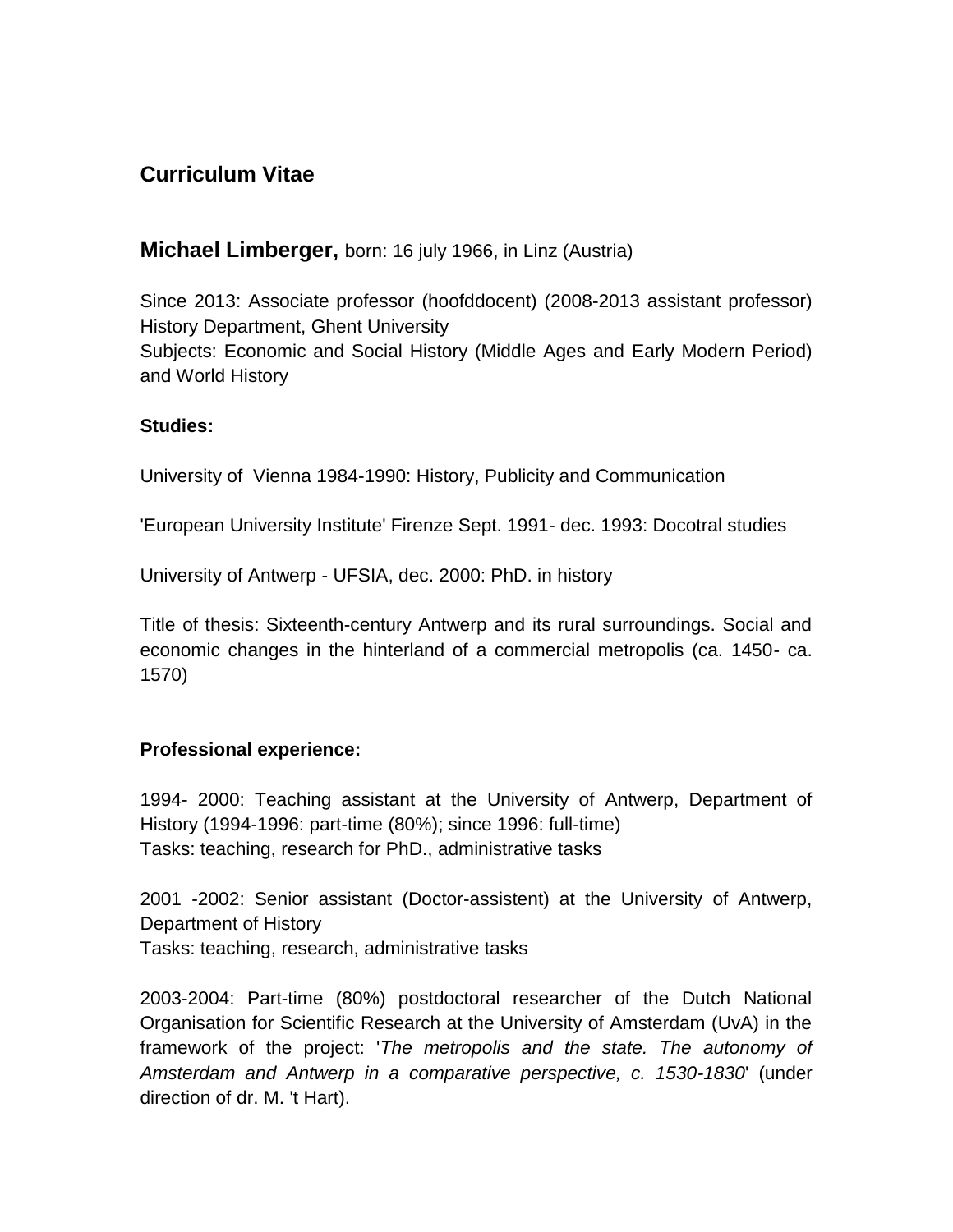2003-2004: Part-time (12.5 %) assistant professor at Vesalius College, Vrije Universiteit Brussel for the course on '*History of Russia and the former Soviet Union*'

2005-2008: Lecturer at the Catholic University of Brussels

## **Scholarships and distinctions:**

1988: Scholarship of the University of Vienna for particular academic excellence

1989: Grant of the Austrian ministery of scientific research for a three-months research mission to Antwerp for the preparation of my Ma.-thesis

1991-dec. 1993: Grant of the Austrian ministery of scientific research for the doctoral studies at the European University Institute at Firenze.

2001: Shortlisted by the International Economic History Association for the prize 'Recent doctoral research in economic history' in the framework of the XIIIth Economic History Congress in Buenos Aires. The nomination was connected with a scholarship for the participation in the congress.

2003: Awarded a scholarship for the attendance of the XXXVa Settimana di Studi at Prato (Italy) on 'The market for land'

### **Others:**

Member of the Flemish-Dutch Association for Early Modern History (Vlaams-Nederlandse Vereniging voor Nieuwe Geschiedenis) since 2002. – member of direction committee since 2015

Free collaborator of OCTANT (Austrian centre at the University of Antwerp) since 1994.

Free collaborator of the Interuniversity Attraction Pole 'Urban society in the late middle ages' a part of the IUAP-Programme of the Federal Office for Scientific, Technical and Cultural Affairs, Belgium." -2004